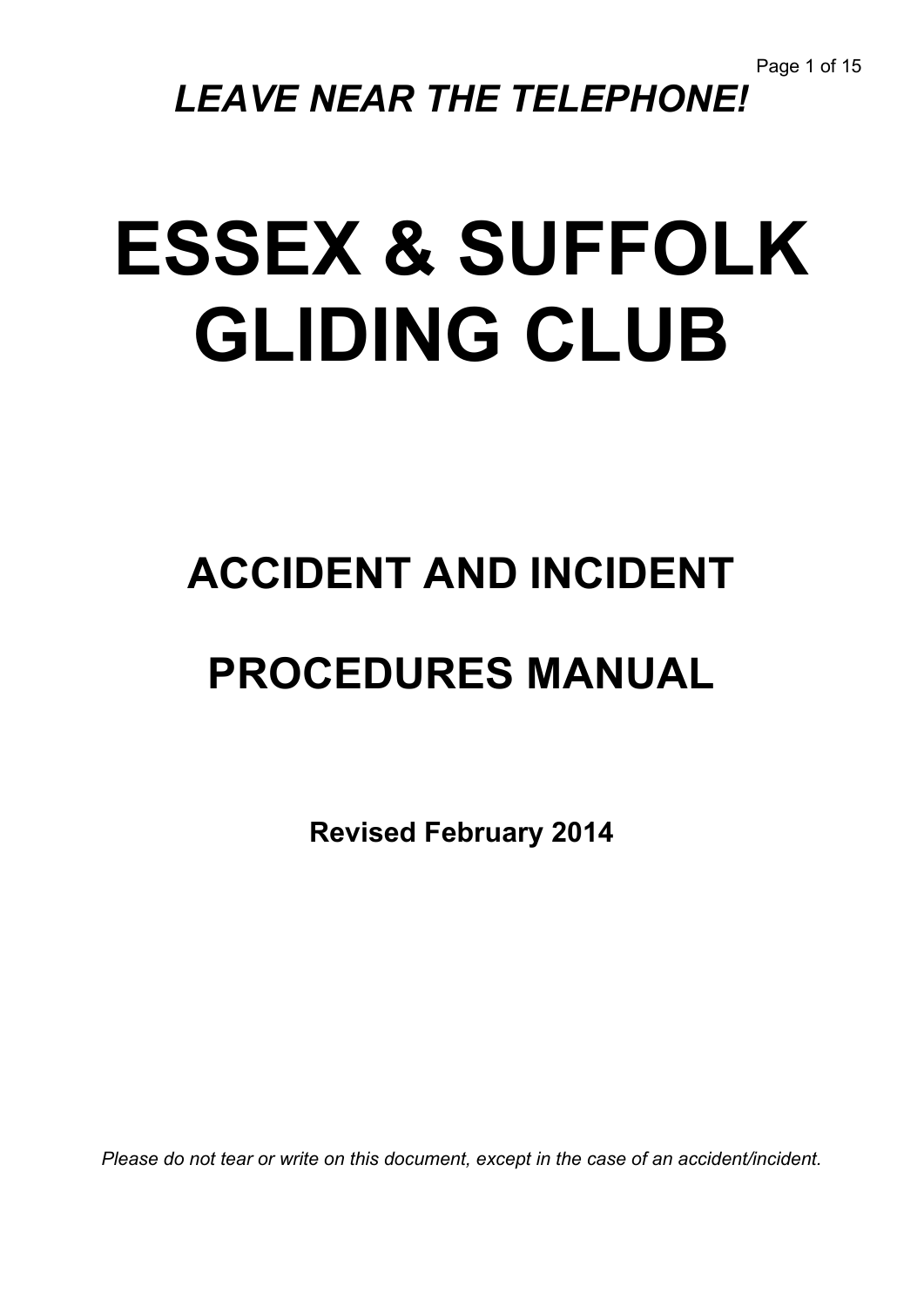# **CONTENTS**

- 1. Key Contacts and Actions
- 2. Introduction
- 3. Immediate Actions
- 4. Subsequent Actions
- 5. Dealing with the Press/Media.
- 6. Typical Scenarios

Scenario 1: Glider/Aircraft Crash On Or Near The Airfield

Scenario 2: Glider/Aircraft Reported Crashed

Scenario 3: Glider/Aircraft Missing

Scenario 4: Personal Injury (Non Flying)

- 7. Local Information (Club Location, Hazards to Air Ambulance, Directions To Wormingford Airfield)
- Appendix 1: Press Statement

Appendix 2: Event Log.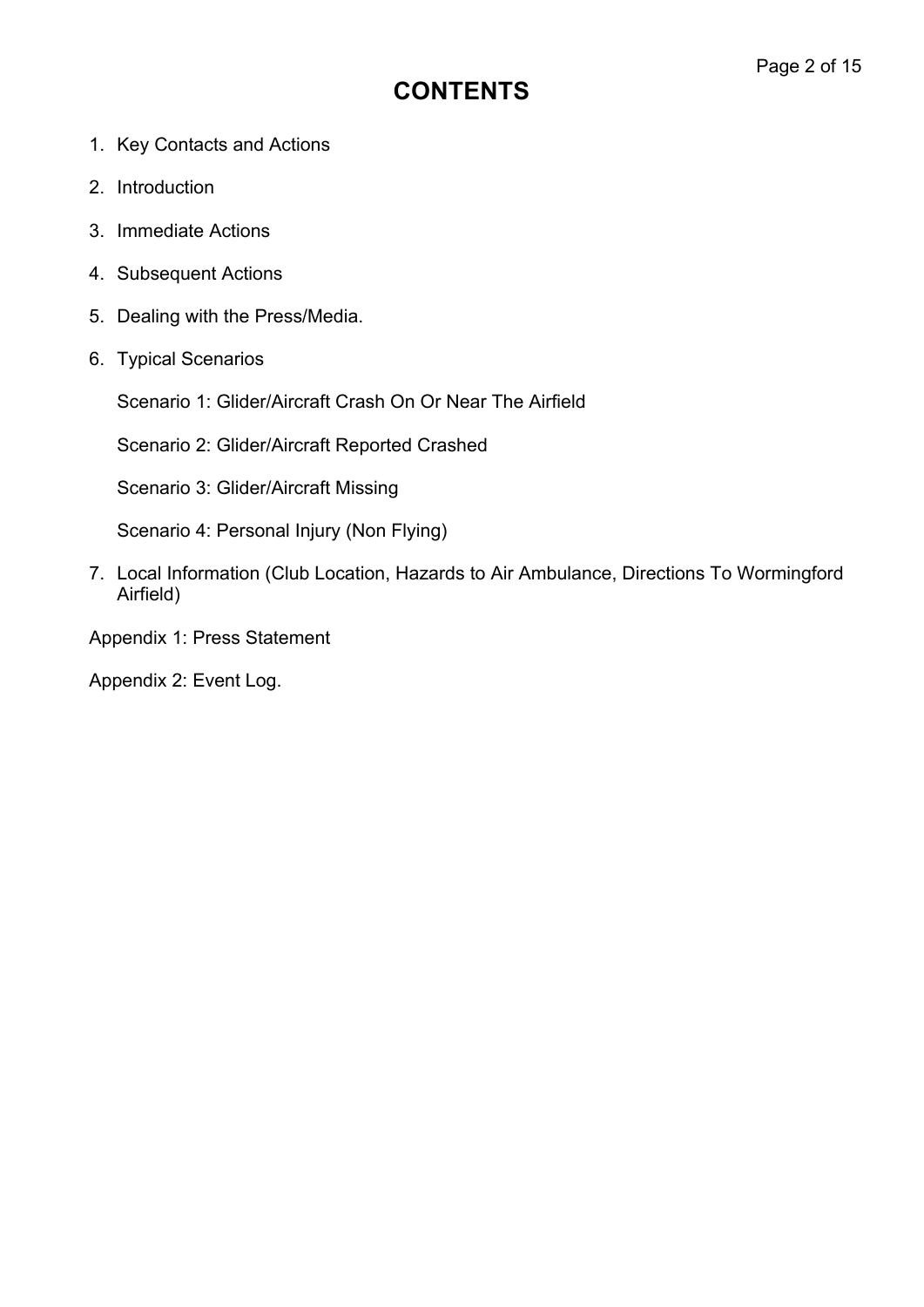# **1. KEY CONTACTS AND ACTIONS.**

| <b>Emergency Services</b>                 |                     | Tel: 999                           |                                             |  |
|-------------------------------------------|---------------------|------------------------------------|---------------------------------------------|--|
| Chairman                                  | Robert Godden       |                                    | Tel: 01277 224329 Mobile: 07787561333       |  |
| <b>CFI</b>                                | Jonathan Abbess     | Mobile: 07939 004809               |                                             |  |
| <b>Safety Officer</b>                     | Edwin Leach         |                                    | Tel: 01394 273682 Mobile: 07772940193       |  |
| <b>Press &amp; Publicity</b>              | <b>Adrian Tills</b> |                                    | Tel: 02085 205237 Mobile: 07815 602173      |  |
| <b>BGA Office</b><br>message)             |                     |                                    | Tel: 0116 289 2956 (if out of hours leave a |  |
| Air Accident Investigation Branch (AAIB)  |                     | Tel: 01252 512299                  |                                             |  |
| Local Police, even if 999 has been called |                     | Tel: 01206 762212 or 0300 333 4444 |                                             |  |

Club Insurance Brokers:

Name: **Crispin Spears** Tel: 0207623 6175 / 7626 0400 Gliders and airfield. Name: Fred Cerva: Millburn Insurance Brokers 01245 211824 Clubhouse / Hanger / MT

# **ACTION BULLET POINTS:**

- Ø **ONE PERSON TO TAKE CHARGE**
- Ø **CALL THE EMERGENCY SERVICES**
- Ø **FIRST AIDER PLUS TWO TO THE SCENE OF THE ACCIDENT (ONE TO COLLECT FIRST AID KIT)**
- Ø **ONE PERSON TO THE GATE TO DIRECT EMERGENCY SERVICES AND STOP UNAUTHORISED ACCESS BY OTHERS.**
- Ø **ONE PERSON TO COORDINATE AIRFIELD SAFETY AND SAFE LANDING OF OTHER GLIDERS**
- Ø **ONE PERSON TO DEAL WITH PRESS/MEDIA – GIVE NO INFORMATION BUT REFER THEM TO PRESS OFFICER**
- Ø **ONE PERSON TO MAN THE CLUB TELEPHONE AND LOG ALL CALLS**
- Ø **IF POSSIBLE SEND A SECOND PERSON WITH EACH OF THE ABOVE TO ACT AS MESSENGER AND ASSISTANT.**
- Ø **REFER BELOW FOR MORE DETAILED INSTRUCTIONS.**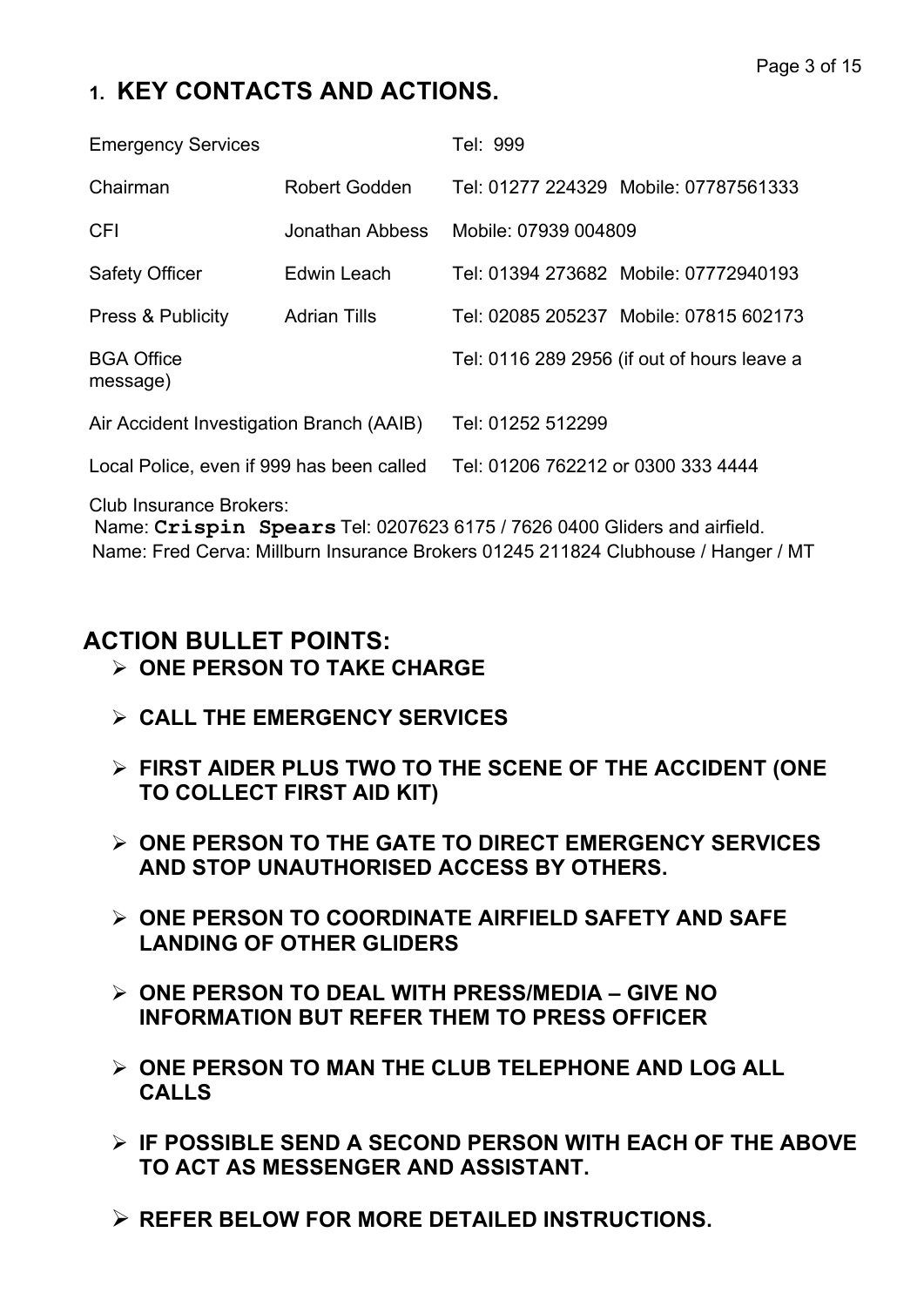# **1. INTRODUCTION:**

The following pages detail the correct sequence of actions that should be taken in the event of an accident or incident occurring on or near the airfield, a reported accident, an aircraft missing, or personal injury (non flying). Any club member should follow these instructions on the airfield until such time as the Duty Instructor, CFI or Safety Officer is able to take over.

The sequence of actions is carefully laid out and *must be followed exactly,* and a log of events must be kept. (A sample log sheet appears as Appendix 2 to this Manual.)

### **2. IMMEDIATE ACTIONS:**

#### **2.1 DO YOU NEED TO CALL THE EMERGENCY SERVICES (999)?**

**If YES, send someone to dial 999 immediately.** Tell them to report back to you afterwards (so you know it has happened!)

The Emergency services will almost certainly require the following information:

- a.) Name and contact telephone number of person reporting the accident.
- b.) Exact accident location:

#### **If on the airfield: Ordnance Survey Grid Reference: 592.77E 231.00N Latitude/Longitude: 51 56.646N 000 48.197E**

- c.) Were there any dangerous substances or power cables involved? Has the glider hit something containing toxic chemicals?
- d.) Number of casualties and estimated of degree of seriousness.
- 2.2 START THE EVENT LOG.
- 2.3 DUTY INSTRUCTOR OR SENIOR MEMBER ON SITE TO TAKE OVERALL CONTROL. Refer to Typical Scenarios at Section 6 for specific guidance.
- 2.4 DECIDE ON THE CATEGORY OF THE INCIDENT (See 4 below)

#### **3. SUBSEQUENT ACTIONS DEPENDING UPON THE TYPE OF ACCIDENT/INCIDENT…**

#### **Definitions:**

#### **1. "Major Accident":**

Occurrence associated directly with aircraft operations resulting in death or serious injury to a person, or substantial damage to an aircraft.

#### **2. "Serious Injury":**

- a. Requiring stay in hospital of more than 48 hours.
- b. Fracture (except simple fracture of fingers, toes or nose).
- c. Lacerations causing nerve, muscle, tendon damage or severe hemorrhage.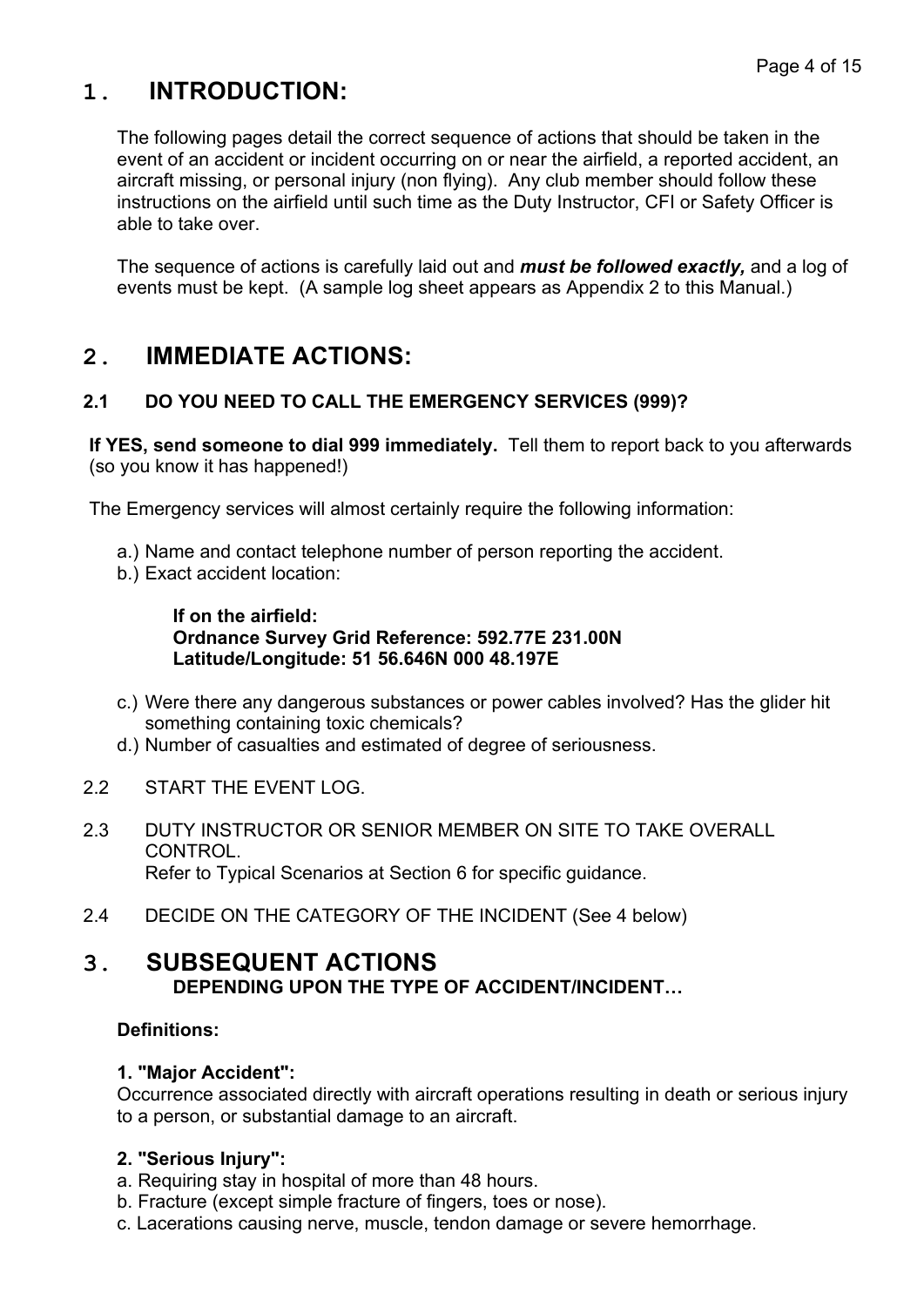d. Injury to internal organ.

#### **3. "Substantial Damage":**

Adversely affects structural strength, performance or flight characteristics and would normally require major repair or replacement of the affected component.

#### **If ANY of the above, treat it as a MAJOR ACCIDENT.**

#### **If there is any likelihood of Press interest, treat it as a MAJOR INCIDENT.**

#### **4. Minor Accident/Incident:**

Any occurrence falling outside the definitions of a major accident or one where substantial damage or serious injury occurs, but where an actual or potential hazard is identified. If in doubt, treat as **Major Accident.**

#### **3.1 SUBSEQUENT ACTIONS FOR ALL ACCIDENTS AND INCIDENTS:**

#### **Do NOT engage in ANY exchanges with the media.**

**Refer ALL inquiries to Press Officer, Chairman, CFI or Safety Officer. (See Section 5 below)**

**Firmly control the situation and take all necessary action to prevent a further accident. Do not allow everyone to rush to the scene of the crash – some will be needed for other tasks; too many people at the scene will detract from effective assistance and aid to the injured and too many people of the field will increase the risk of further accidents as other gliders return.**

#### **3.2 SUBSEQUENT ACTIONS FOR ALL MAJOR ACCIDENTS AND INCIDENTS:**

In the event of injury: is a doctor / first aider on site? See to injured people - cautiously!! Send a responsible person to deal directly with safe recovery of other aircraft airborne at the site.

Send a responsible person to airfield gate to direct the Emergency Services and to prevent entry of all others, particularly press (See Section 5 below) and sightseers. If appropriate use other people to act as sentries at other locations (e.g. on public access foot paths.) Send a responsible person to liaise with, or restrict access of, the media. If available the Press Officer will take this role, otherwise appoint a senior club member temporarily.

|                   | THEN:<br>3.3<br>Telephone all of:              |                      |                     |                                        |  |
|-------------------|------------------------------------------------|----------------------|---------------------|----------------------------------------|--|
|                   | Chairman                                       | <b>Robert Godden</b> |                     | Tel: 01277 224329 Mobile: 07787561333  |  |
|                   | <b>CFI</b>                                     | Jonathan Abbess      | Mobile: 07939004809 |                                        |  |
|                   | <b>Safety Officer</b>                          | Edwin Leach          |                     | Tel: 01394 273682 Mobile: 07772940193  |  |
|                   | <b>Press &amp; Publicity</b>                   | <b>Adrian Tills</b>  |                     | Tel: 02085 205237 Mobile: 07815 602173 |  |
| <b>BGA Office</b> |                                                |                      | Tel: 0116 289 2956  |                                        |  |
|                   | Air Accident Investigation Branch (AAIB).      |                      | Tel: 01252 512299   |                                        |  |
|                   |                                                |                      |                     |                                        |  |
|                   | <b>BGA Regional Safety Officer, Paul Mason</b> |                      | Tel: 07522 329164   |                                        |  |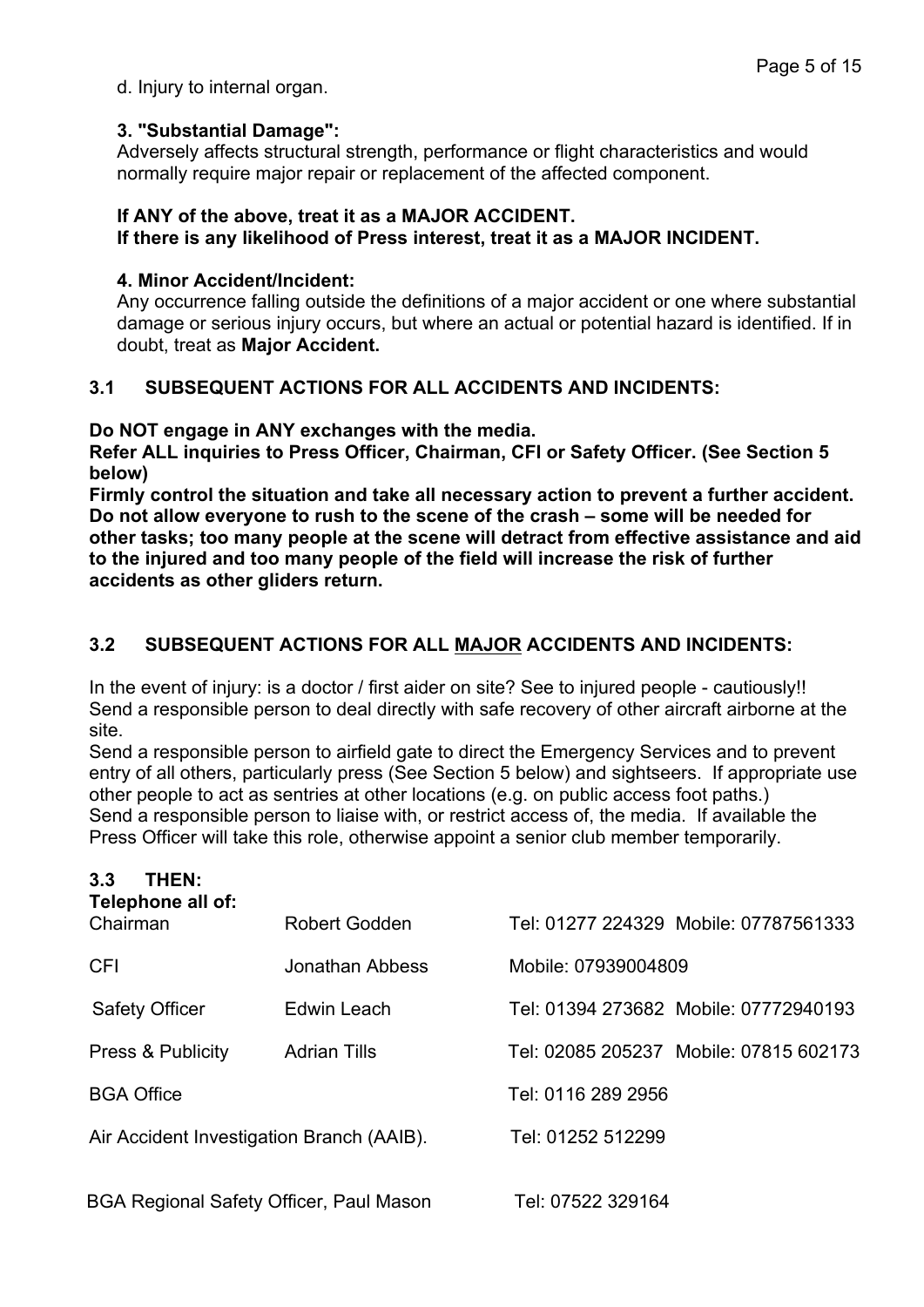Club Insurance Brokers:

Name: **Crispin Spears** Tel: 0207623 6175 / 7626 0400 Gliders and airfield. Name: Fred Cerva: Millburn Insurance Brokers 01245 211824 Clubhouse / Hanger / MT

*NOTE: We are required to advise our insurers promptly if there is an incident; which may result in a claim; we must not admit liability or do anything which might prejudice the interests of our insurers.*

#### **RECORD ALL CALLS MADE ON THE LOG OF EVENTS.**

All relevant paperwork, i.e. witness statements, contact names and telephone numbers, photographs and any technical documentation such as C. of A. documents and DI books etc., should be handed over to the BGA Accident Investigator on request, or to the Accident Coordinator for safe keeping.

### **4. DEALING WITH THE PRESS/MEDIA.**

The press and broadcast media are likely to take an interest in any significant incident or accident. They are likely to arrive quickly and to be persistent. They need a story and if we do not cooperate they will get a second-hand story from someone else in the vicinity which will probably not be to our advantage.

Important Guidelines are:

- 4.1 All communications with the press should be via one appointed person. Generally the Press Officer.
- 4.2 Other club members asked for information or comment by the press should, politely, explain that they cannot give any information, but take the details of the person asking (name, publication, telephone contact number etc.) and tell them that we will contact them as soon as possible. Pass this information as quickly as possible to the Press Officer. Ask them if they have a deadline for the story and if so pass that on to the Press Officer also.
- 4.3 DO NOT SAY "No Comment". This can appear to be cold and callous, and can be published in an unfavourable manner. Be cooperative and helpful in getting them in contact with the Press Officer but do not give information or opinions.
- 4.4 Do not allow photographers or film crews close to the scene of an accident, but make suitable and distant arrangements for them.
- 4.5 Remember that the press can be our biggest ally or our worst enemy. Try to ensure that they are the former not the latter.
- 4.6 A sample Press statement is attached as Appendix 1.
- 4.7 Say nothing "off the record". It won't stay that way!!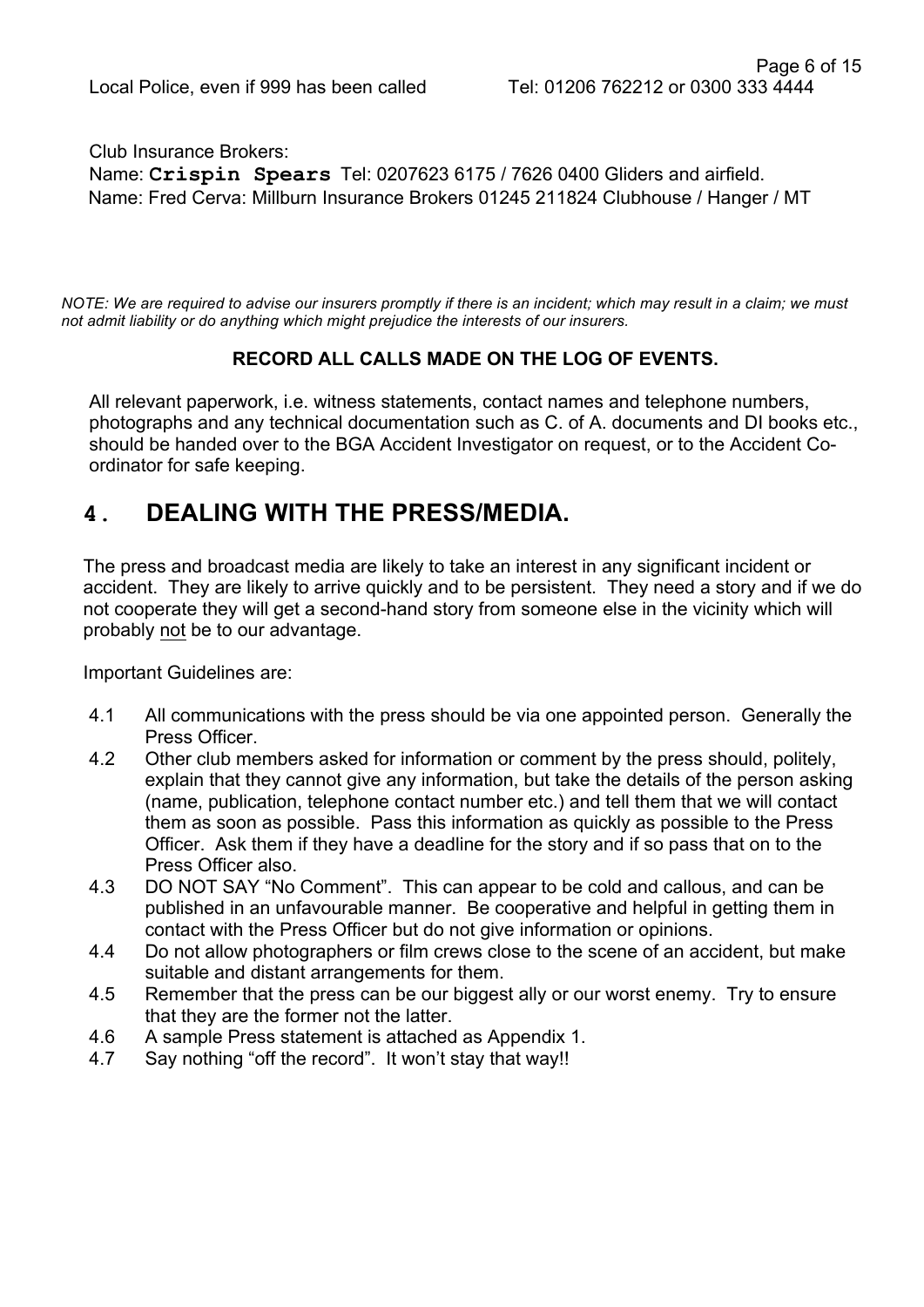# **5. TYPICAL SCENARIOS**

EACH OF THE FOLLOWING PAGES DEALS WITH A SPECIFIC SITUATION OR ITEM:

#### **5.1 Scenario 1: GLIDER/AIRCRAFT CRASH ON OR NEAR THE AIRFIELD**

**USE:** In the case of a crash resulting in death or serious injury to one or more of the pilots and/or a third party, or substantial damage to an aircraft or glider. Substantial damage is defined as any damage that requires the replacement or extensive repair of a major component. Serious injury is an injury that will probably require hospitalization or medical treatment for a period of 5 days or more, or results in unconsciousness.

#### **ACTIONS:**

If any injuries: call for an ambulance (999).

Do not move the pilot(s) if in pain, unless there is a risk of further injury, e.g. the risk of fire.

Station a responsible person at the gate to direct the Emergency Services to the accident site.

Begin the "Log of Events", recording in as much detail as possible events and times.

Appoint responsible persons to man the telephones and to keep the event log.

#### **Telephone all of:**

 CFI Jonathan Abbess Mobile: 07939004809 BGA Office Tel: 0116 289 2956 Air Accident Investigation Branch (AAIB) Tel: 01252 512299 Local Police, even if 999 has been called Tel: 01206 762212 or 0300 333 4444

 Chairman Robert Godden Tel: 01277 224329 Mobile: 07787561333 Safety Officer Edwin Leach Tel: 01394 273682 Mobile: 07772940193 Press & Publicity Adrian Tills Tel: 02085 205237 Mobile: 07815 602173

Club Insurance Brokers:

 Name: **Crispin Spears** Tel: 0207623 6175 / 7626 0400 Gliders and airfield. Name: Fred Cerva: Millburn Insurance Tel: 01245 211824 Clubhouse / Hanger / MT

#### **RECORD ALL CALLS MADE ON THE LOG OF EVENTS.**

Arrange for the CFI (or one of his appointed deputies) to take over the accident/incident management.

Notify the police and ask them to inform the next of kin. In cases involving a death, try to identify a friend of the deceased to accompany the police to the next of kin.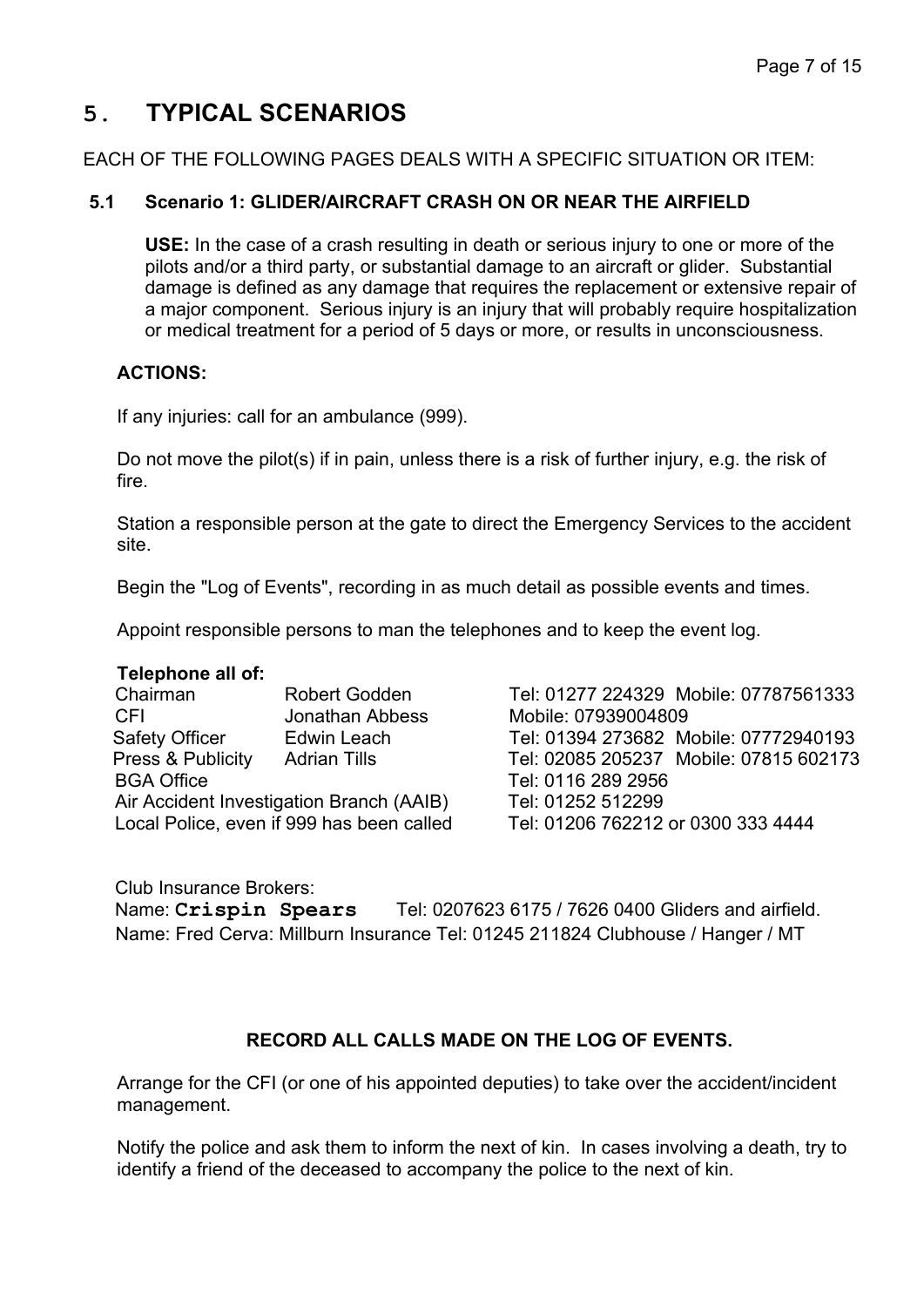Page 8 of 15 After assessment of injuries/damage, inform A.A.I.B. and pass details of the accident, and request their permission to move the aircraft. **A.A.I.B. telephone (24 hours) 01252 512299**

Make sketches and take photographs to assist the subsequent accident investigators.

**If the accident is fatal, do not move anything,** except that the body/bodies may be moved under the supervision of the police/emergency services. In the event of a fatal accident it is important that as many photographs as possible are taken of the accident site and the wreckage, to assist in the investigation and to help the insurance companies with the claims.

#### **Now inform one of the BGA Accident Investigation team:**

#### **The first point of contact is**

Sqn. Ldr, Chris Heames **(Senior Accident Investigator)** Tel: 01780 482593 Mobile: 07850 744927 chris-heames@fsmail.net

Peter Claiden (Safety Committee Chairman) – 07802 212256 claidenp@aol.com

If this point of contact fails contact the BGA for assistance.

Make any necessary notes for the full Accident Report:

Note the names (and tel. nos. if possible) of pilot(s), Duty Instructor, and all witnesses, and ask them to make written statements. Take as many witness statements as can be procured.

Note any unusual circumstances, which might be relevant to the accident

#### **Review:**

Go back over this checklist, refer to any current BGA documentation regarding accidents and incidents, available on the BGA web site (www.gliding.co.uk), and make sure nothing has been left out. Gather together all paperwork and hand it to the Safety Officer or CFI at the first available opportunity.

Complete as much of the BGA Accident Report Form as possible; **BGA office Tel: 0116 289 2956**

Complete the Press release statement in conjunction with the Press Officer and CFI or Chairman, to be ready for release to the press/media.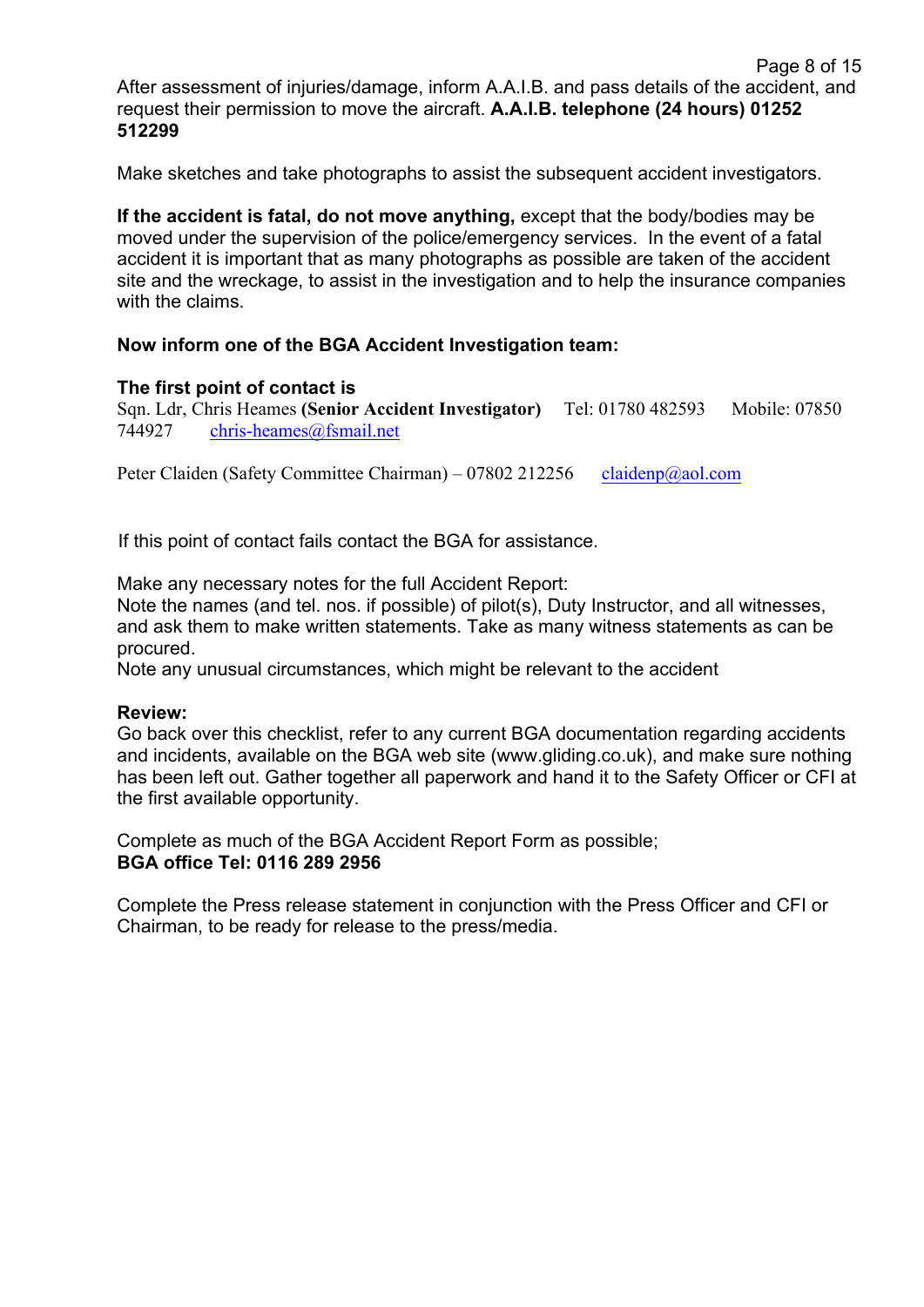#### **5.2 Scenario 2: GLIDER/AIRCRAFT REPORTED CRASHED**

When a report is received from a reliable source (i.e. Police, emergency services, etc.) the following action should be taken:

Collect as much information as possible from the reporting authority to enable identification of the aircraft and its pilot(s).

Questions should include:

- a). Is it a powered aircraft or a glider?
- b). Registration, Competition Number, or Tail Letters.
- c). Colour scheme.
- d). Aircraft type.
- e). Pilots' identity.
- f). Location of accident, geographical plus GPS co-ordinates if possible.
- g). Contact names and telephone numbers of local police.
- h). Names and addresses of additional eyewitnesses.
- i). Name and telephone number of police officer in charge of the incident.

Only once the aircraft or glider has been positively identified as an Essex & Suffolk Gliding Club based aircraft should subsequent action be taken.

If the aircraft or glider is positively identified as not being a Wormingford-based machine; then advice should be given as to the best direction for the emergency services to proceed in order to ascertain the base airfield of the crashed machine, based on your knowledge and the information available.

#### **Subsequent action following positive identification of the glider/aircraft as being Essex & Suffolk Gliding Club based:**

Refer to Scenario 1: (Glider/aircraft crash on or near the airfield).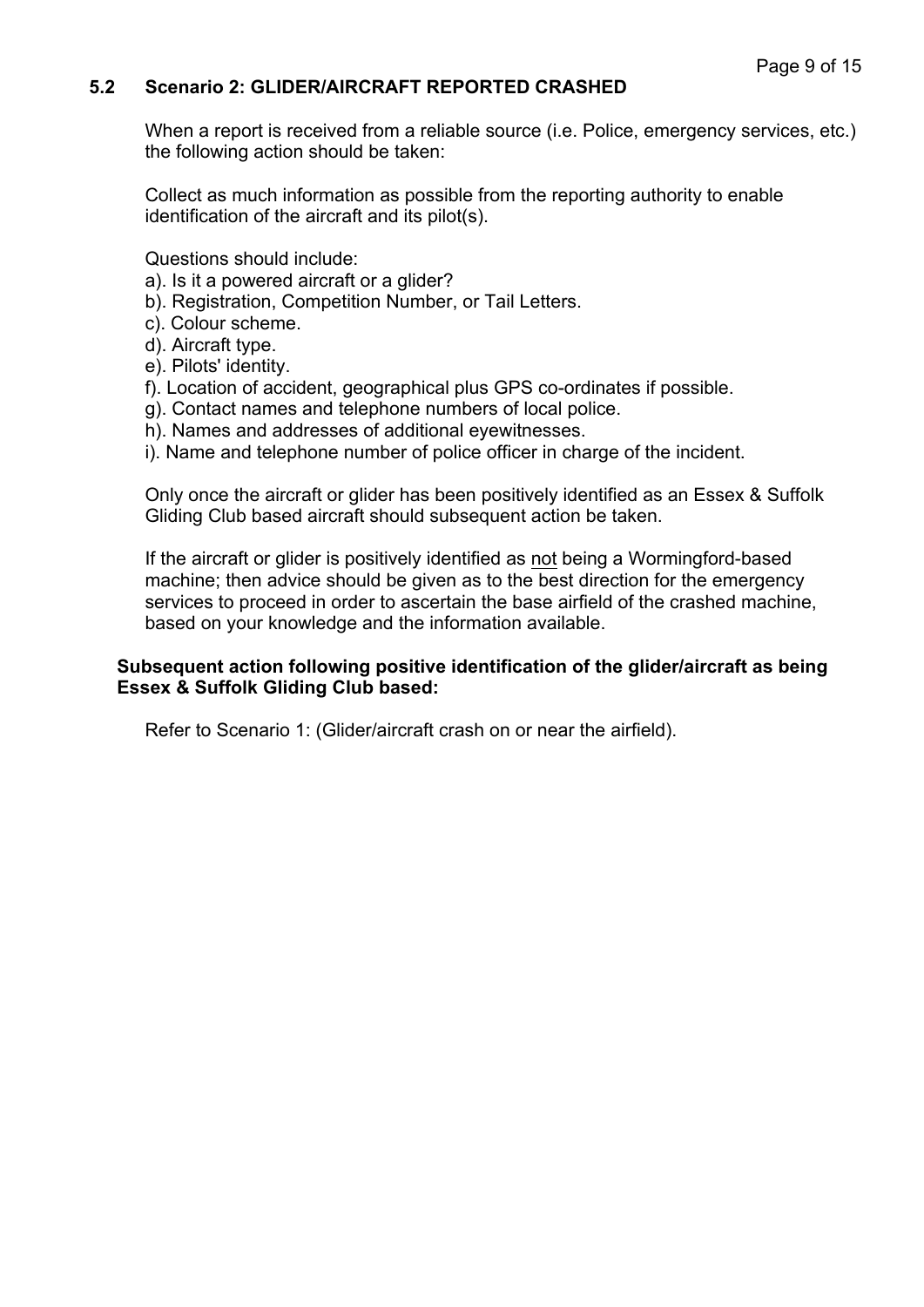#### **5.3 Scenario 3: AIRCRAFT OR GLIDER MISSING**

#### **PRIMARY ACTION:**

Ensure the aircraft is genuinely missing. (Search hangar and trailer park for signs, and make enquiries.)

Check aircraft details, etc, the intentions of its flight and start the "event log".

Wait for at least 30 minutes after it has ceased to be soarable before proceeding.

#### **THEN:**

#### **IF THE AIRCRAFT IS STILL MISSING:**

Inform the Duty Instructor.

Telephone the Watch Supervisor at London Air Traffic Control Centre (LATCC) on 01489 612420

Explain the situation, and ask if they have had any reports, seek and follow the supervisor's advice.

**If the aircraft returns, or any report is received that explains its whereabouts, inform the watch supervisor at LATCC immediately.**

#### **If a crash is reported and the aircraft identified:**

Refer to Scenario 2: (Glider/aircraft reported crashed).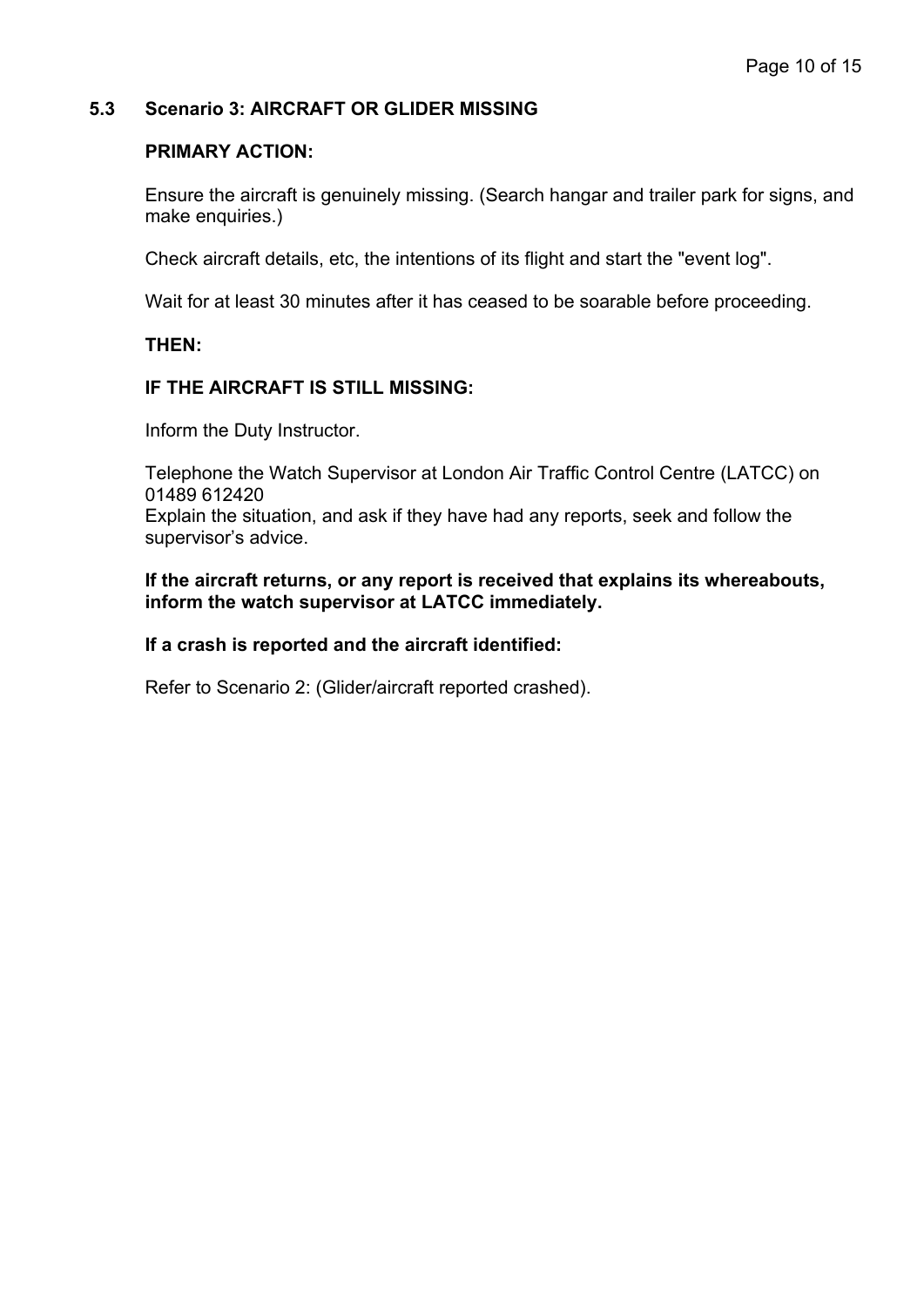- a. If medical treatment is required, call for an ambulance (999).
- b. If the injury is serious, notify the CFI, the Chairman, and the Safety Officer.
- c. If the person is hospitalised, either:
	- i. a). Identify a friend and ask them to notify the next of kin.

or:

- ii. b). Contact the Police and ask them to notify the next of kin.
- d. Complete the BGA record of the accident with witness statements and all relevant details.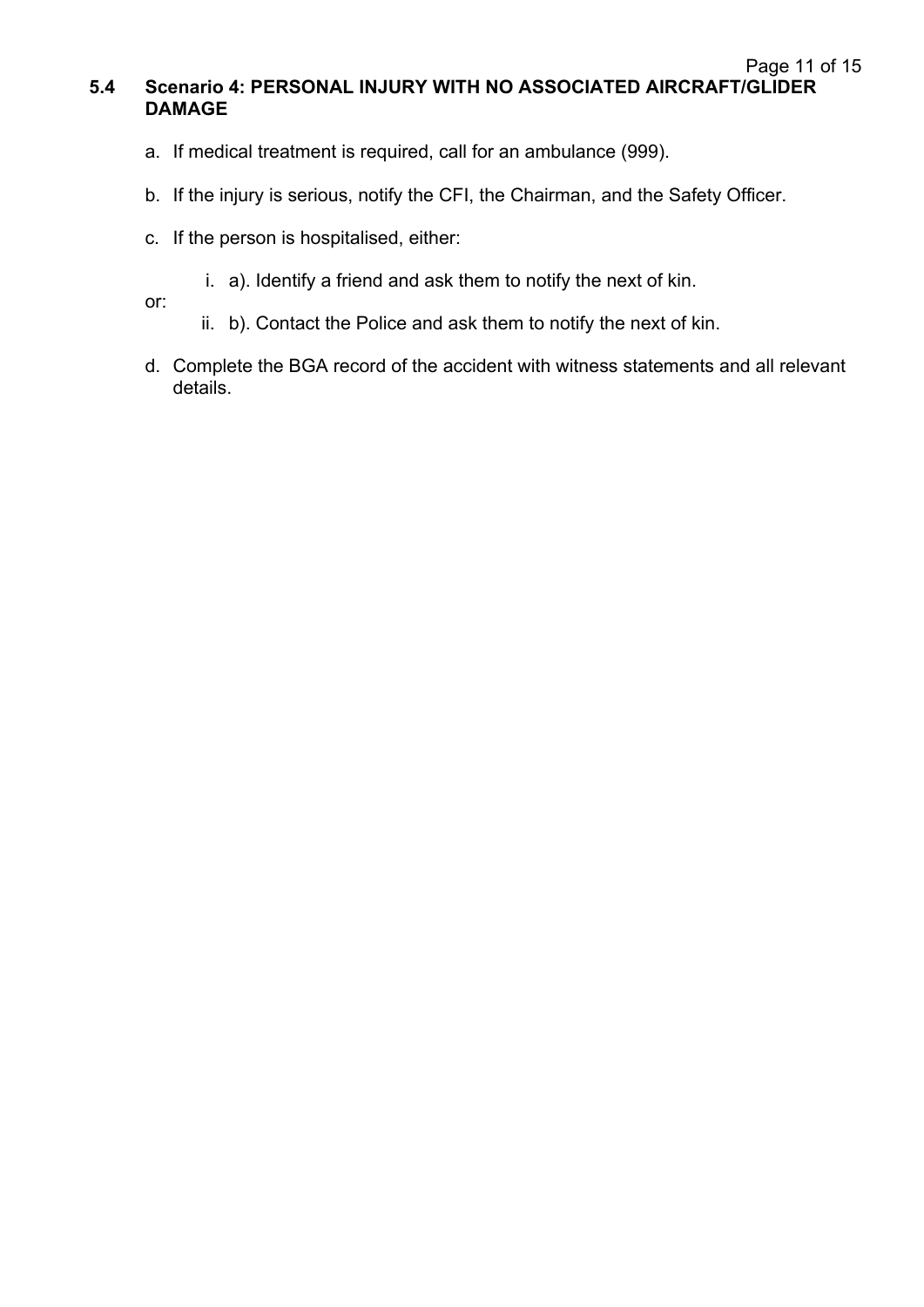### **6. LOCAL INFORMATION**

**Airfield Address:** Wormingford Airfield, Fordham Road, Wormingford, Colchester, Essex CO6 3AQ

**Airfield Telephone Number:** 01206 242596

**Ordnance Survey Grid Reference:** 592.77E 231.00N

**Latitude/Longitude (WGS84 datum):** 51 56.646N 000 48.197E

#### **Map of Area:**



#### **Directions to Wormingford Airfield:**

See Appendix 3.

#### **Hazards to Air Ambulance:**

Telephone/power lines and trees run along the road passing the east end of the runway. Tall windsock masts: at East end of the main runway close to the Club House. Helicopters are requested to keep well clear of gliders on the ground, if possible, to prevent them blowing over.

#### **DIRECTIONS: TO WORMINGFORD AIRFIELD BY ROAD.**

#### **From London**

Take the A12 towards Colchester. Continue on the A12 past the Marks Tey turn off (A120), and take the next turn off signposted A1124 (was A604) to Colchester West and Halstead. At the top of the slip road turn left towards Halstead, traveling along the A1124 for about one mile. Just after a sharp left bend and before you get to a filling station on the left, there is a turning to the right past a fish and chip shop, Wood Lane, signposted to Fordham and Wormingford Airfield. Take this road, and after about three and a half miles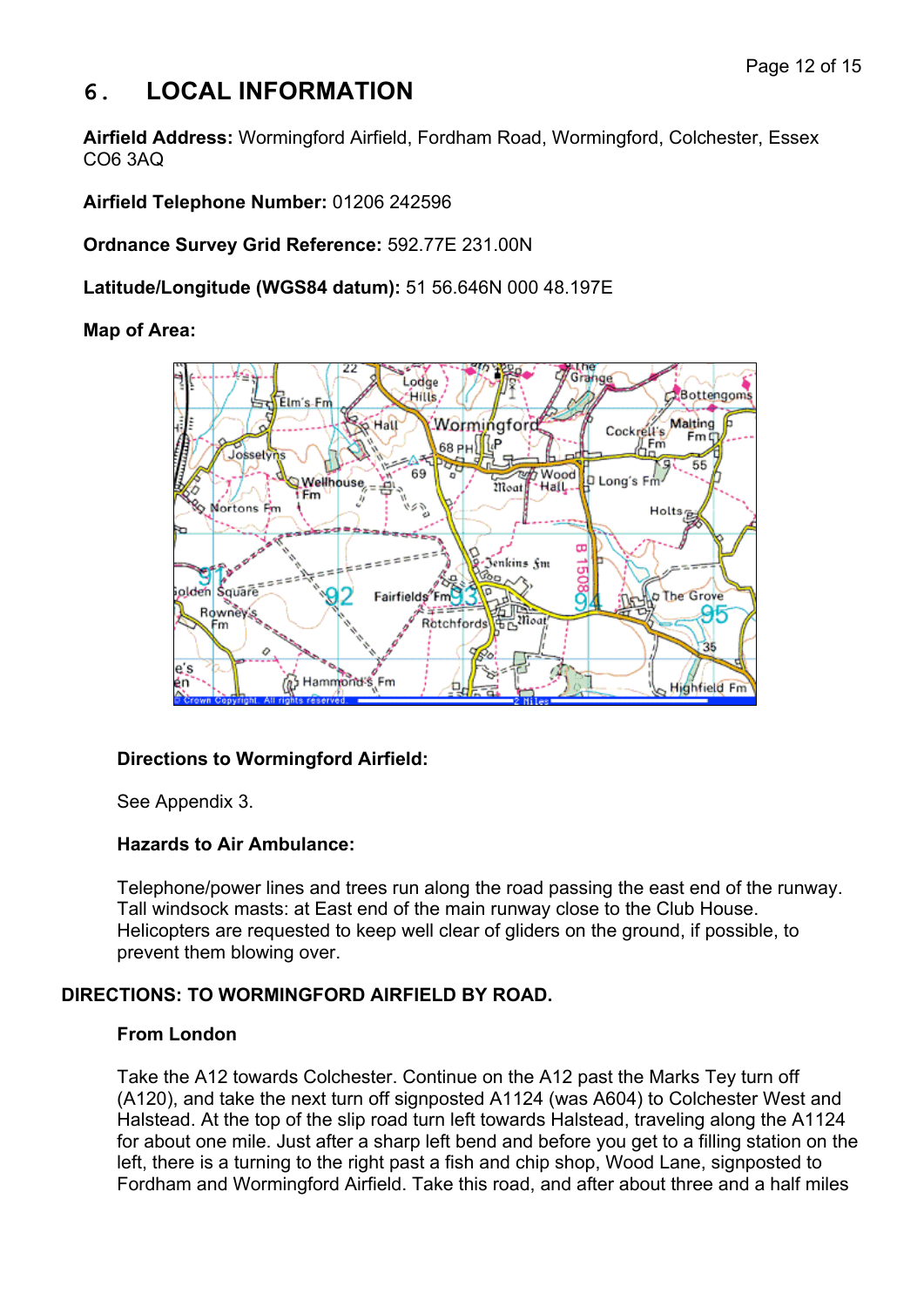#### **From: Dunmow and Braintree**

Take the A120 towards Colchester and join the A12 at Marks Tey heading towards Colchester. Then continue as if coming from London (see above), taking the A1124 (was A604) from the next turn off.

#### **From Ipswich**

Take the A12 towards Colchester. Continue past the first turn off, and take the next turn off sign posted A1124 (was A604) to Halstead. At the top of the slip road take the third exit off the roundabout towards Halstead, traveling along the A1124 for about one mile. Just after a sharp left bend and before you get to a filling station on the left, there is a turning to the right past a fish and chip shop, Wood Lane, signposted to Fordham and Wormingford Airfield. Take this road, and after about three and a half miles the entrance to Essex and Suffolk Gliding Club will be found on the left hand side of the road.

#### **From Bury St. Edmunds**

Take the A134 south from Bury St. Edmunds and at the first roundabout at Sudbury turn left and go uphill on the Sudbury bypass. Continue straight over a series of roundabouts until past the industrial areas. From the last (at the end of the industrial area) roundabout, continue about 3/4 mile first up a small hill and then through a residential area until you come to a right turn signposted to the Sudbury Rugby Club (RFC). Take this road and continue until you get to a T-junction, then turn left onto the B1508 towards and through Bures. Continue towards Colchester, and at the top of a steep hill, just before you get to Wormingford village, turn right towards Fordham. The entrance to the airfield will be found on the right after about a quarter of a mile.

#### **From Cambridge, Haverhill and Halstead**

Go towards Colchester on the A1124 and continue through Wakes Colne, Chappell and Ford Street. About 1 mile after Ford Street opposite a filling station on the right, there is a turning to the left past a fish and chip shop, Wood Lane, signposted to Fordham and Wormingford Airfield. Take this road, and after about three and a half miles the entrance to Essex and Suffolk Gliding Club will be found on the left hand side of the road. (Note: you can turn off earlier at Ford Street but the road is often single-track and the signposting is poor.)

#### **From Colchester**

Go to Colchester North Station roundabout and take the road through Braiswick towards West Bergholt and Bures (B1508). Cross the A12 bridge, continue up through West Bergholt and stay on the B1508 towards Bures until you see a fairly sharp bend to the right with Packards Lane leading off slightly to the left. Take Packards Lane and follow it down to a T-junction. Beware of traffic coming from the left. Turn right and the airfield entrance is about 200 yards on the left.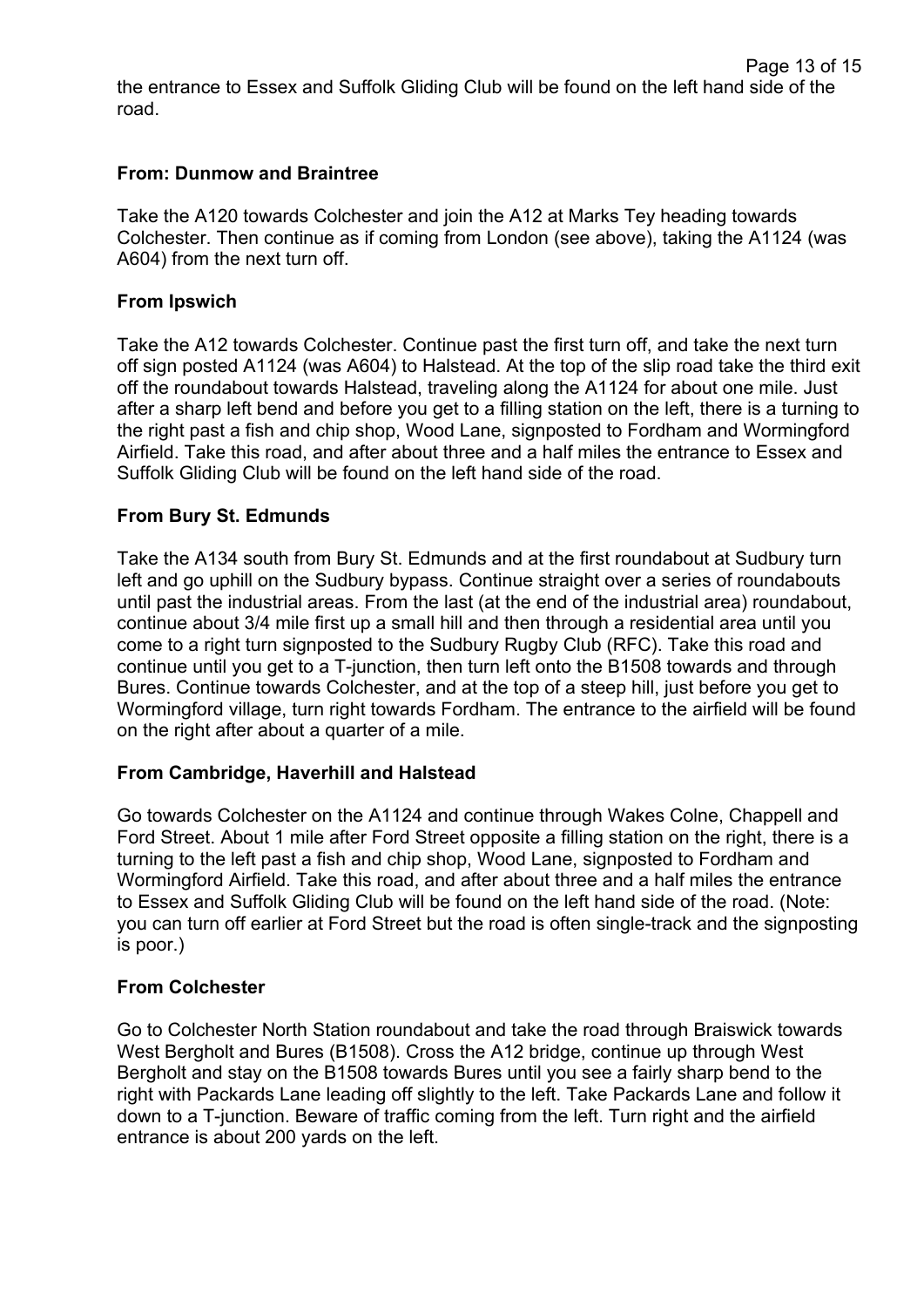# **Appendix 1: PRESS STATEMENT**

The following information can reasonably be released to the Media in the event of a serious accident with a view to establishing or maintaining a good relationship with representatives of the Press and Broadcast Media, and ensuring, so far as is possible, accurate reporting of accidents.

In the event of a serious accident, The Press Officer will normally deal with enquiries and conduct any interviews. If he is unavailable, the Club should appoint a "Temporary Press Officer". This person will normally be the Club Chairman or CFI.

Interviewing of Club Members by the Press/Media should be actively discouraged, politely but firmly. If the Press do wish to interview members or witnesses and cannot be deterred, it should be emphasised that their opinions are not necessarily the opinions of the Club Officials, the British Gliding Association, the Accident Investigators, or the A.A.I.B.

#### **Sample Statement: (Using wording based on the italicised text below).**

#### **Section 1: State the basic facts. Do not mention names or give more details of any injuries than strictly necessary.**

*On (date)...at approximately (time)...a. (Type)...glider crashed at (the airfield/ other location) whilst on a ...(local/ training/cross-country)...flight. The (Pilot/Pupil/Instructor) who is/are/both Club Member(s) have sustained (minor/serious/slight) injuries, the extent of which are presently unknown; He/She/They have been taken to a local hospital for medical checks. The next of kin of the pilot(s) have not yet been informed. His/Her/Their names cannot be released until we have contacted the next of kin. No damage was done to other property and no one else was injured.*

#### **Section 2: Statement: of Care and Concern.**

*At this time the club's thoughts are with the injured and their families. We look forward to (his/her/their) their speedy recovery.*

#### **Section 3: Control. (How is it being dealt with?)**

*The incident is currently under investigation by the British Gliding Association in conjunction with the Air Accident Investigation Branch of the Department of Transport, the Civil Aviation Authority, and the local Police.*

#### **Section 4: Commitment.**

*At the present time it is not appropriate to speculate as to the cause of the accident, but a full statement will be released in due course. In the mean time the club will be cooperating fully with the authorities to establish the cause of the accident.*

#### **Section 5: Thanks.**

*We are grateful to the emergency services (Police, Ambulance, Air Ambulance, and Fire Service) for their prompt and efficient assistance in dealing with this incident.*